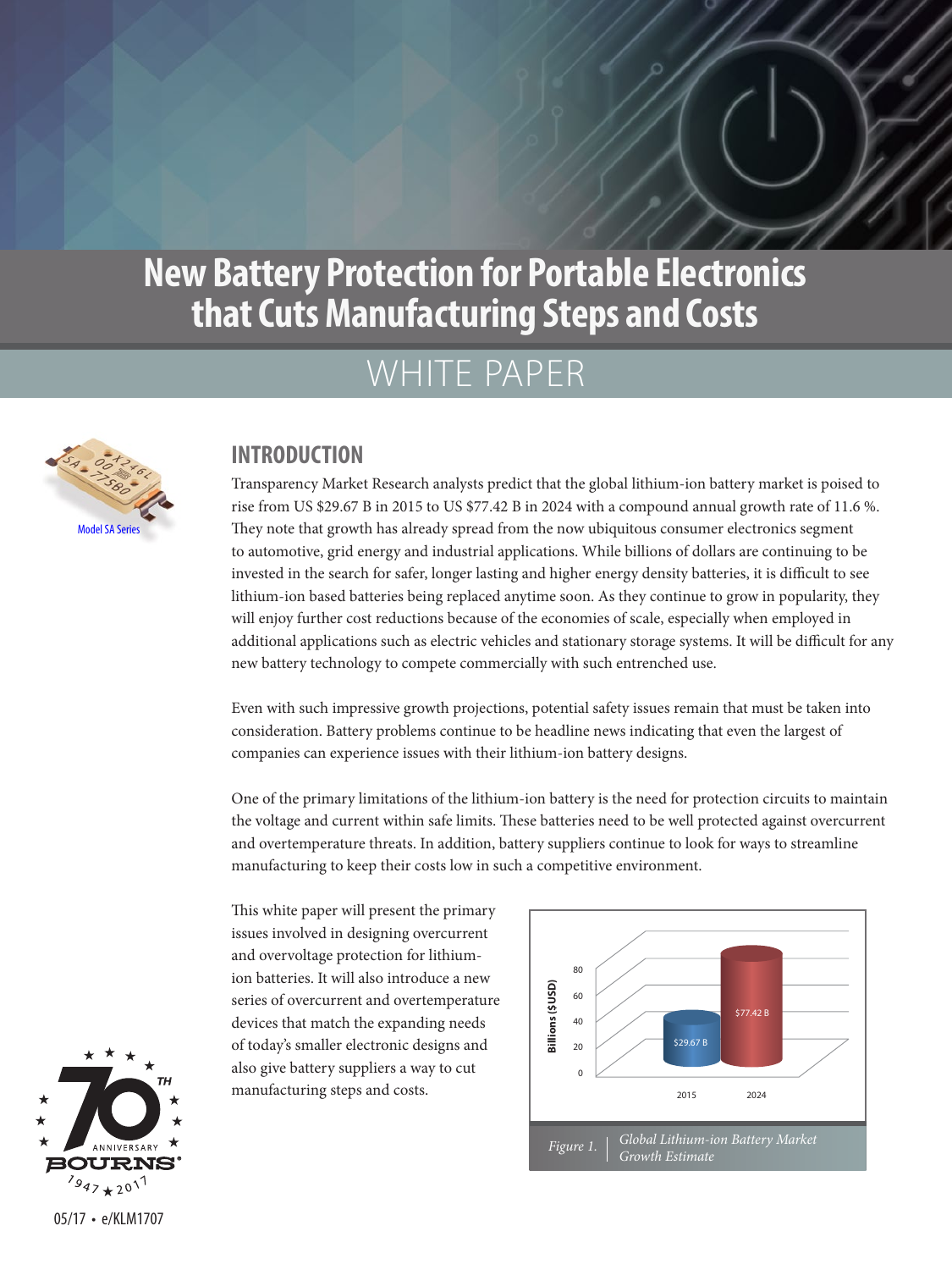

#### **EFFECTIVE BATTERY PROTECTION TECHNOLOGY**

A popular approach for providing a safety circuit to a lithium-ion battery pack is a miniature Thermal Cutoff Device (TCO) also known as a mini-breaker. TCOs are designed to provide accurate and repeatable overcurrent and overtemperature protection. Meeting the changing protection demands in next-generation lithium-ion battery packs has led to the evolution of TCO technology as well.

TCOs combine two common circuit protection technologies, a PTC and a bimetal switch. Bourns, as one the leading suppliers of TCOs, has leveraged its precision metal stamping, plastic injection molding and high-end assembly experience to turn these ubiquitous technologies into an effective circuit protection solution.

Figure 2 below provides a simple schematic of the construction of a Bourns® miniature TCO. The two terminals (arm terminal and base terminal) are connected in a normally closed position to allow current to flow through the device. The contact point between both terminals serves a critical function and must provide high precision contact resistance, which can be as low as 2 milliohms max., in some model families.



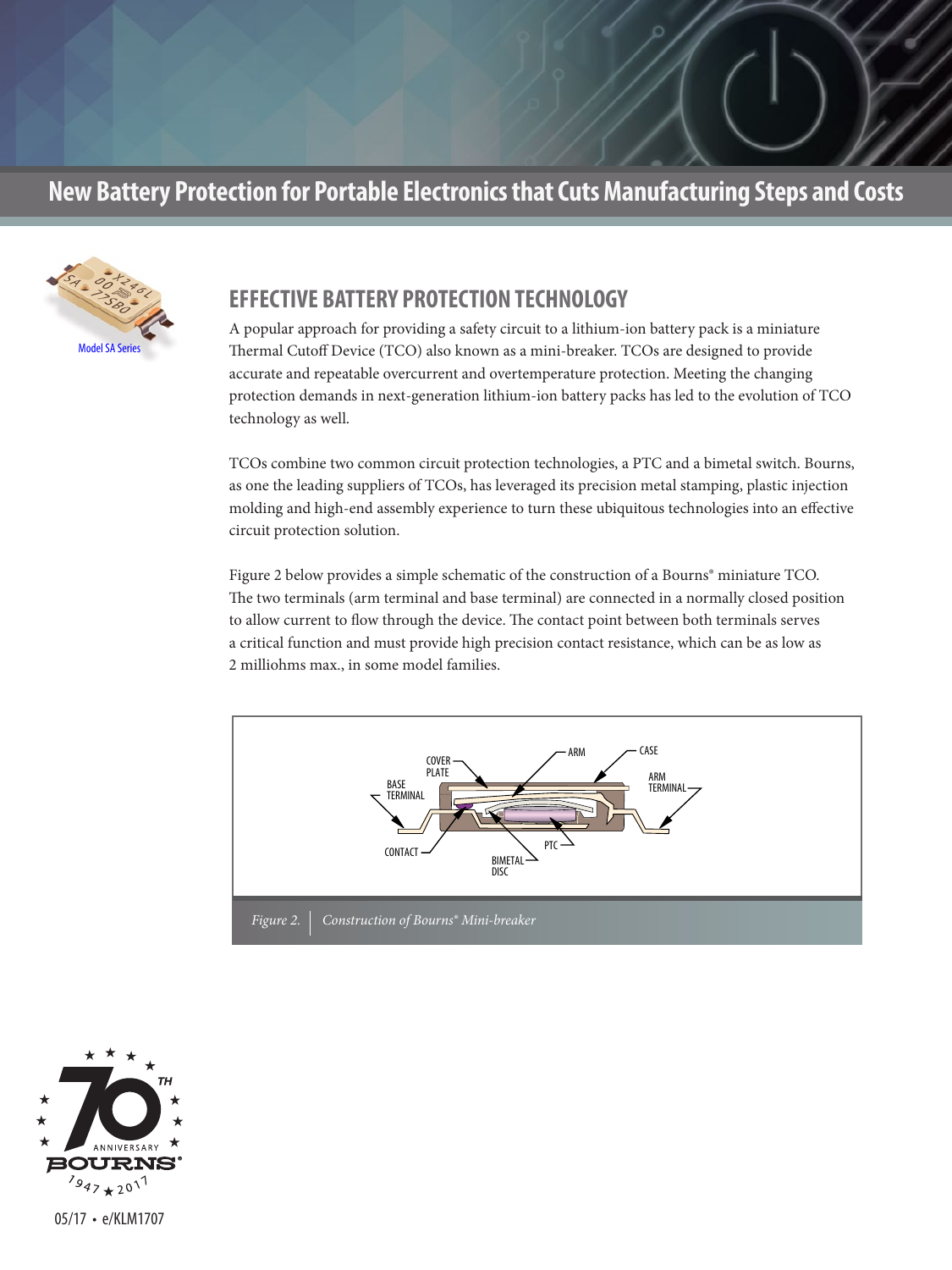

#### **HOW IT PROTECTS**

Figures 3 and 4 illustrate how miniature TCOs mechanically provide protection to the circuit. Under normal conditions, current flows though the arm terminal, down through the very low resistance contact point and out through the base terminal. Key to any battery application is low resistance, hence, the need for the right contact resistance between arm terminal and base terminal.



The TCO can be triggered by either an increase in the environmental temperature or by excessive current flows. Once the trip temperature has been reached, the bimetal disc heats and flexes and this motion causes the arm to open (see Figure 4). If the TCO used only a bimetal disc for its protection, the arm would quickly close as the temperature cooled. However, the benefit to the design of the Bourns® miniature TCO is that the PTC operates in parallel with the arm terminal. When the bimetal disc causes the arm to open, current flows though the bimetal disc and into the PTC. This current causes the PTC to act like a current-limiting heater, which provides sufficient heat to keep the bimetal disc flexed and the arm open. The combination of the bimetal disc and the PTC prevents oscillating opening and closing of the TCO arm. Instead, this design allows the arm to remain open until a lower and safer temperature level is reached (between 40 °C and 10 °C below the lower specification limit of the TCO), at which point the arm will reset. As part of UL 60730 testing, the opening and closing mechanism of most mini-breakers are tested up to 6000 cycles.



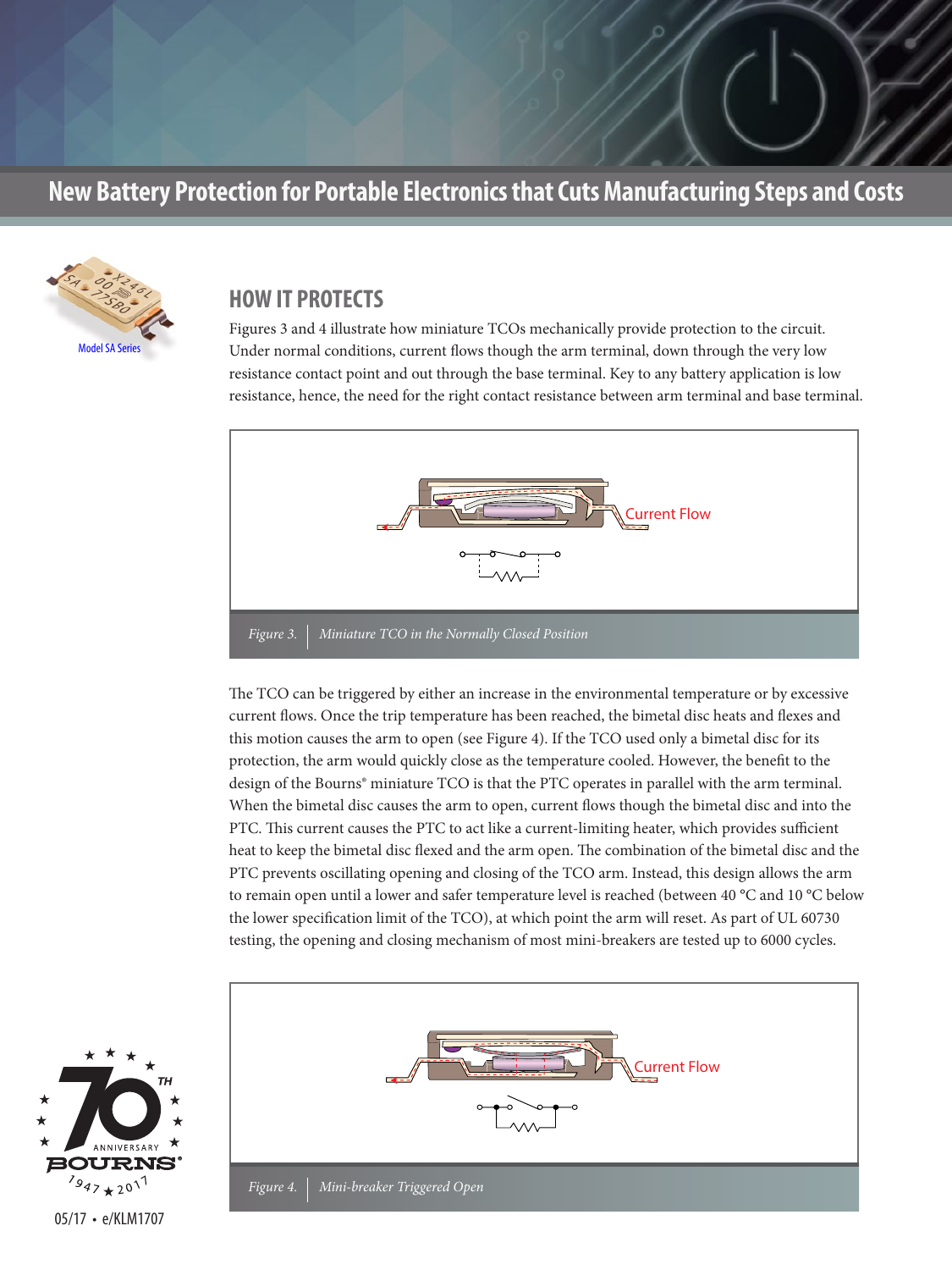

#### **BENEFITS OF SURFACE MOUNT DEVICES**

Electronics assembly has shifted to mostly high speed automation, and the pick and place of surface mount components onto printed circuit boards (PCBs) is fundamental to this evolution. Reducing the number of parts that require special handling and choosing components with process requirements in mind will help ensure fewer passes through equipment and fewer extraneous steps in the assembly of the PCB.

Up until now, Bourns® miniature TCOs came in an axial leaded format to allow them to be welded to the terminals of the battery cells. The battery cell terminals are typically made from aluminium tabs so the mini-breakers are usually welded to nickel tabs first before those nickel tabs are welded to the battery cell terminals. It is a common practice for battery pack manufacturers to outsource the welding of these nickel tabs to sub-assembly manufacturers, where one nickel tab would be welded to the cell before being shipped to the packer, or assembly house. Finally, the packer would assemble the battery cell on the PCB and weld the other nickel tab to the PCB. These steps take extra time and coordination in the supply chain, not to mention the specialty welding required.



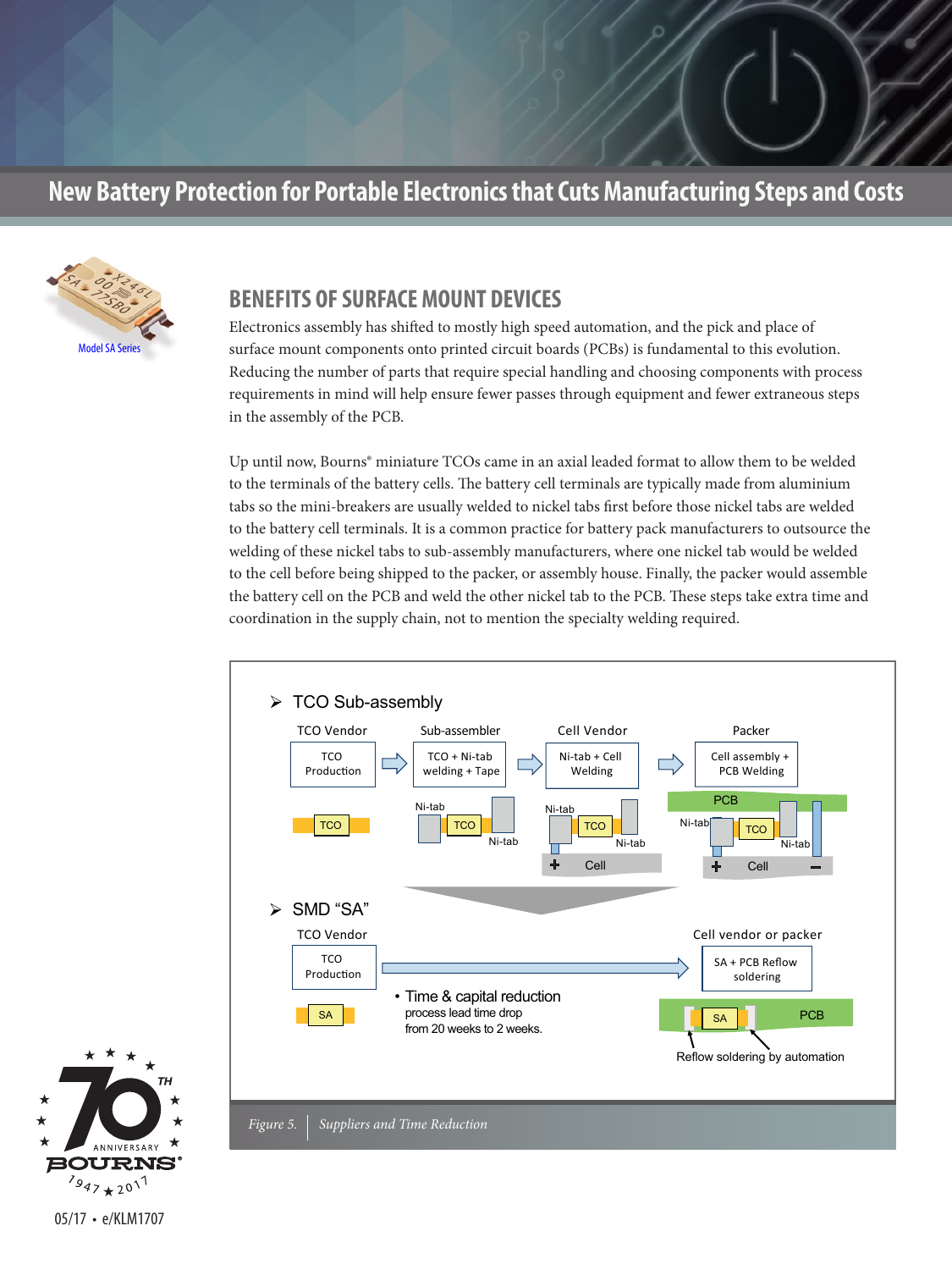

#### **BENEFITS OF SURFACE MOUNT DEVICES** *(Continued)*

These extra manufacturing steps are no longer necessary with the introduction of Bourns' new SA Series surface mount miniature TCOs. The new SA Series enables battery suppliers for the first time to mount TCO protection directly onto the battery management PCB. For battery pack manufacturers that means the TCO can be processed through the standard pick and place operation with the other components such as battery management ICs, MOSFETS, NTCs, resistors, PTCs, diodes, fuses, etc. Where in the past the mini-breaker required the specialized welding operation, this can be eliminated with the use of Bourns® Model SA Series TCO and simply be packed in a standard tape and reel for printed circuit board population. By placing the TCO directly onto the PCB, battery suppliers eliminate both the welding and the insulation taping process. The process lead time thereby can be reduced to a mere two weeks with the Bourns® Model SA Series. Use of a surface mount miniature TCO also provides a significant cost savings for battery pack manufacturers, estimated to be up to 30 % compared to existing welded nickel tab solutions. Elimination of the nickel tabs also helps reduce the resistance of the overall battery pack, which contributes to improved battery life.

# *"Surface mount miniature TCOs also provides a significant cost savings"*

The bottom line is companies can realize tangible benefits by incorporating the Bourns® surface mount SA Series TCO because its use reduces opportunities for errors in the supply chain process. The possibility of a bottleneck waiting for specialized resources to perform manual steps is removed. No additional potential human error is introduced into the packaging, shipping, or assembly process. The defect rate and prospect of damage during transit should also be reduced as the TCO is shipped securely in tape on a reel rather than as welded to the battery.



05/17 • e/KLM1707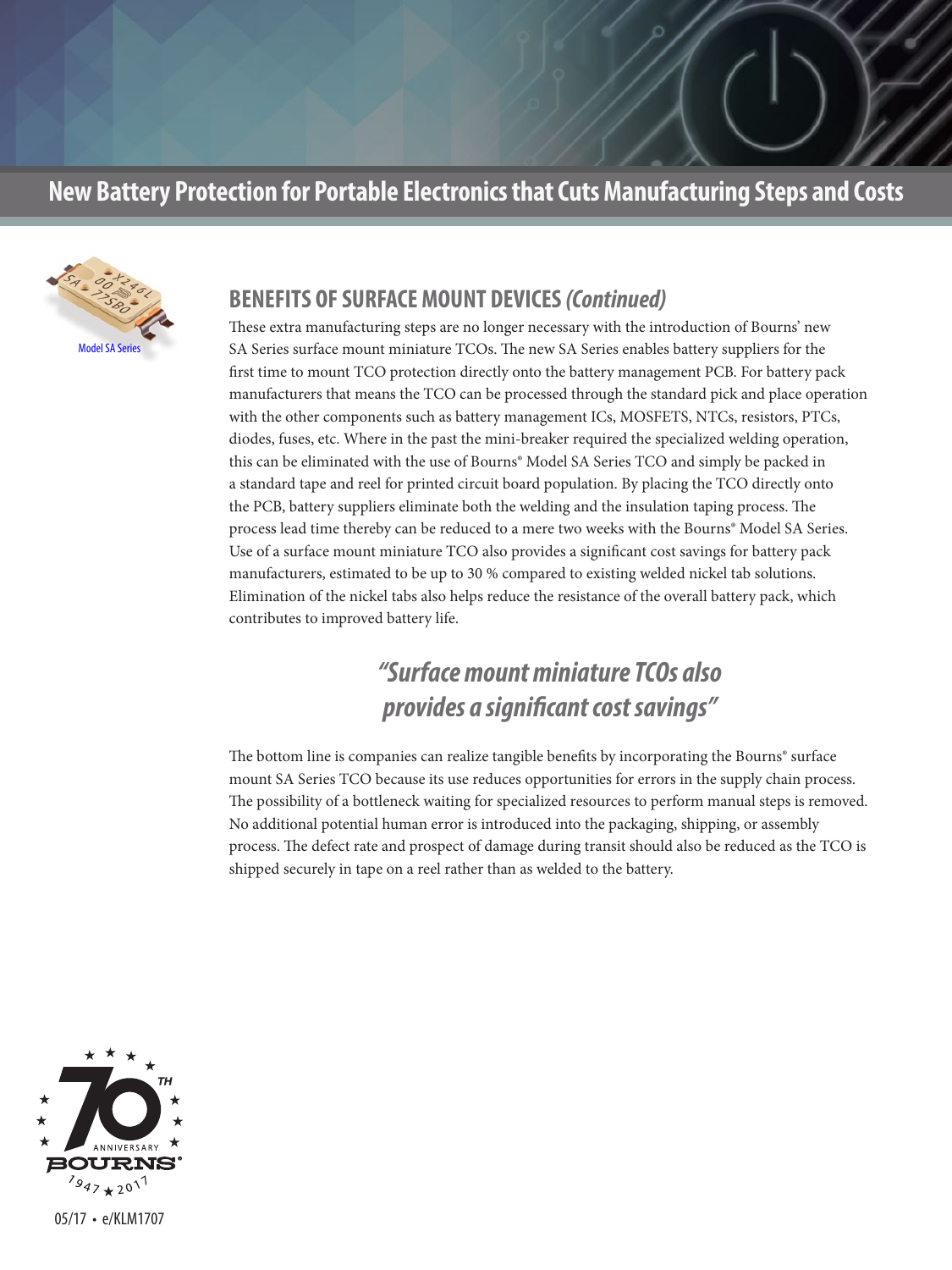

#### **KEY BATTERY PROTECTION FEATURES**

The trip temperature of a TCO is a key specification to battery pack manufacturers and Bourns has developed the ability to target specific trip temperature values for the SA Series. The combination of both the composite bimetal material and the precision forming of the bimetal disc allows Bourns to target trip temperatures from 72 °C to 85 °C within a  $\pm$ 5 °C accuracy.

Miniature TCOs trigger from a combination of temperature and current. The ambient temperature will rise from the I<sup>2</sup>R Joule heating (or resistive heating) caused by the interactions of the electrons from the electric current and the atomic ions the terminals causes. Hence, TCOs at lower ambient temperatures can hold significantly higher currents than those at higher ambient temperatures. The graph in Figure 6 illustrates the ambient current impact on operating currents for various Bourns® SA Series models.



The maximum leakage current specification is determined by the PTC used in the TCO. When the TCO opens, it does not cut the current. Instead, the current path changes and travels through the parallel circuit of the bimetal disc and the PTC. The PTC has an internal resistance that is used to heat the bimetal disc and the leakage current is a result of the PTC let-through current. For the new SA series, this let-through current is 200 mA maximum at 25 °C.

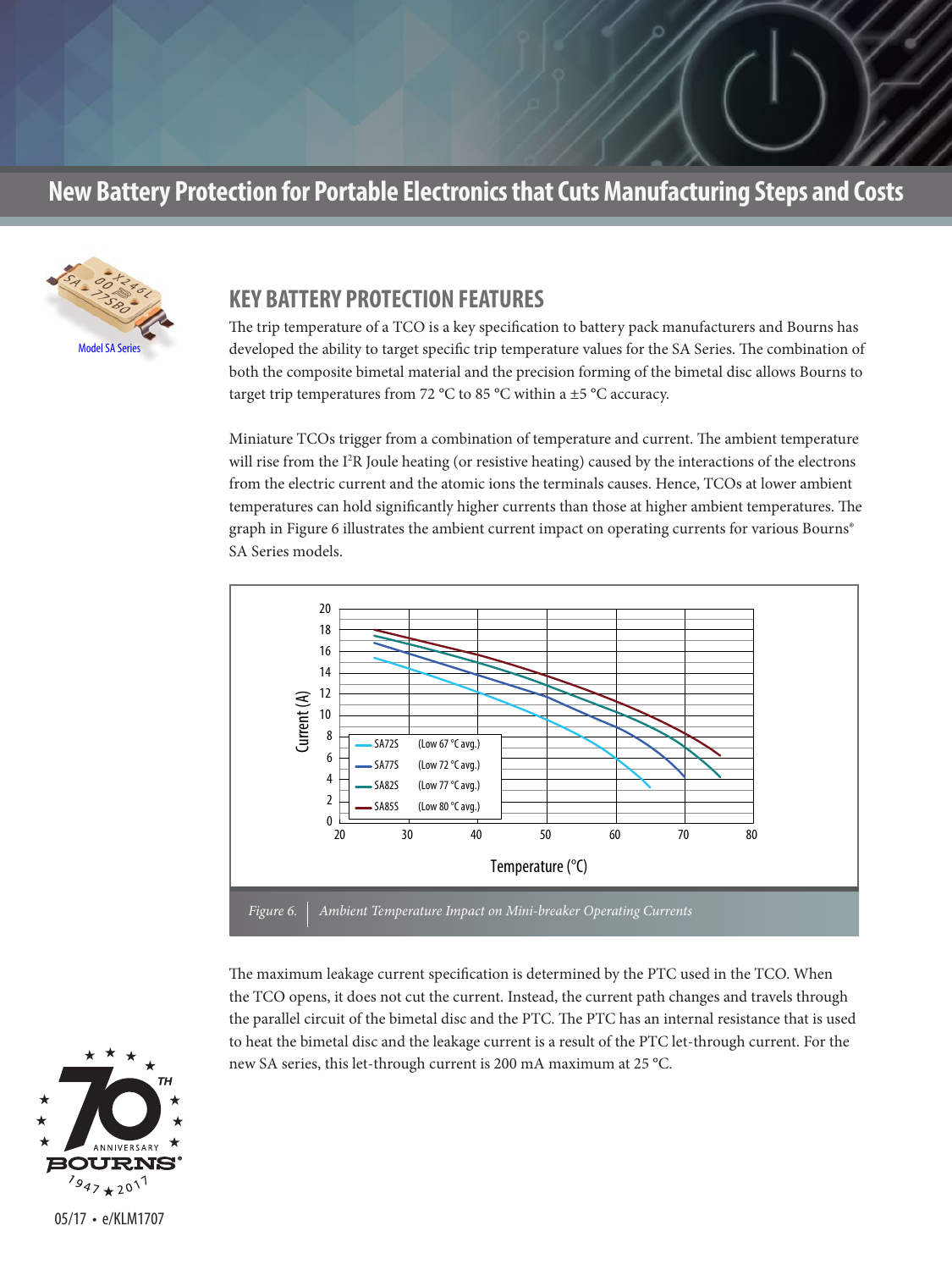

#### **PCB MOUNTING RECOMMENDATIONS**

TCOs are thermally sensitive devices by design, so the ability to reflow solder using the Bourns® SA Series is a technological breakthrough. The SA Series can be mounted using industry common reflow profiles for lead-free solders and the recommended reflow profile is outlined in Figure 7.



Accommodating multiple components when populating circuit boards is often required. Bourns offers a variety of profile ranges with the SA Series for reflow soldering:

- $150 \sim 180$  °C  $100 \sim 150$  seconds
- $\geq$  220 °C 20 ~ 40 seconds
- 255 ~ 260 °C 5 ~ 10 seconds

It is important to note that TCOs contain precious components as part of their mechanical switching mechanism. Hence, a mounting load of less than 5 N is recommended to help prevent any negative influence on the function of the TCO.